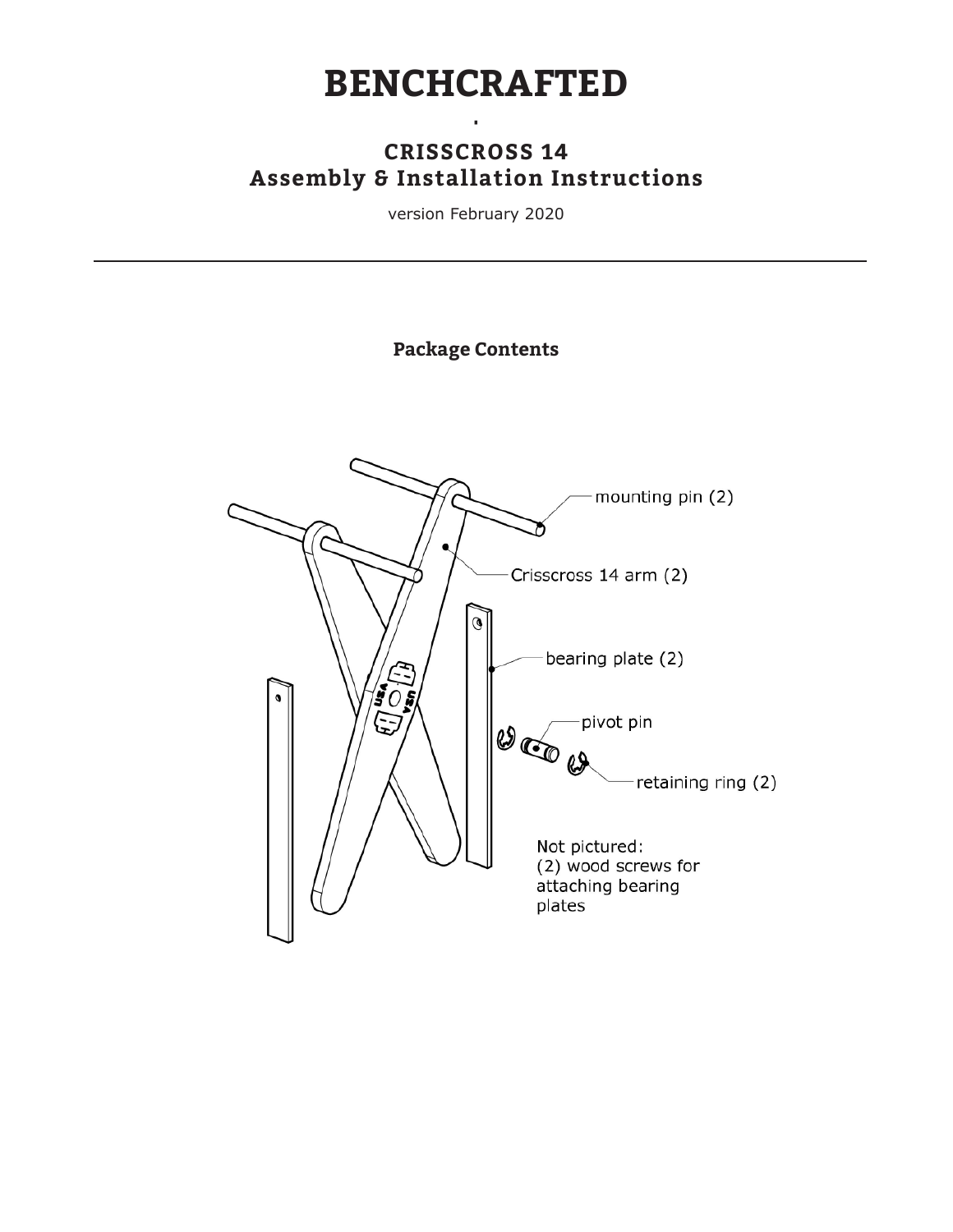# **! READ ME FIRST !**

Read and understand these instructions *completely and*  **thoroughly** before starting the installation or cutting into your bench project. Only begin installation once you have the vise in your shop. There are variables explained throughout the installation process that will affect the first steps of the install. It's important that you read through the instructions from beginning to end to have a successful install.

## **UNPACKING THE CRISSCROSS 14**

Be careful as you unpack and handle the components. Although we make every effort to ease all edges, being machined parts you may encounter a sharp edge or burr, especially if the product was handled poorly by the shipper. If you do, ease it with some fine abrasive paper or a fine file. Some components will have a rust preventative oil applied. You can remove this oil before installing the vise. Wipe it off with a clean paper towel, followed by a clean towel with a bit of mineral spirits. This will leave a light film of oil on the parts that will help prevent rust and keep the parts moving smoothly. Dispose of oily rags in the proper way.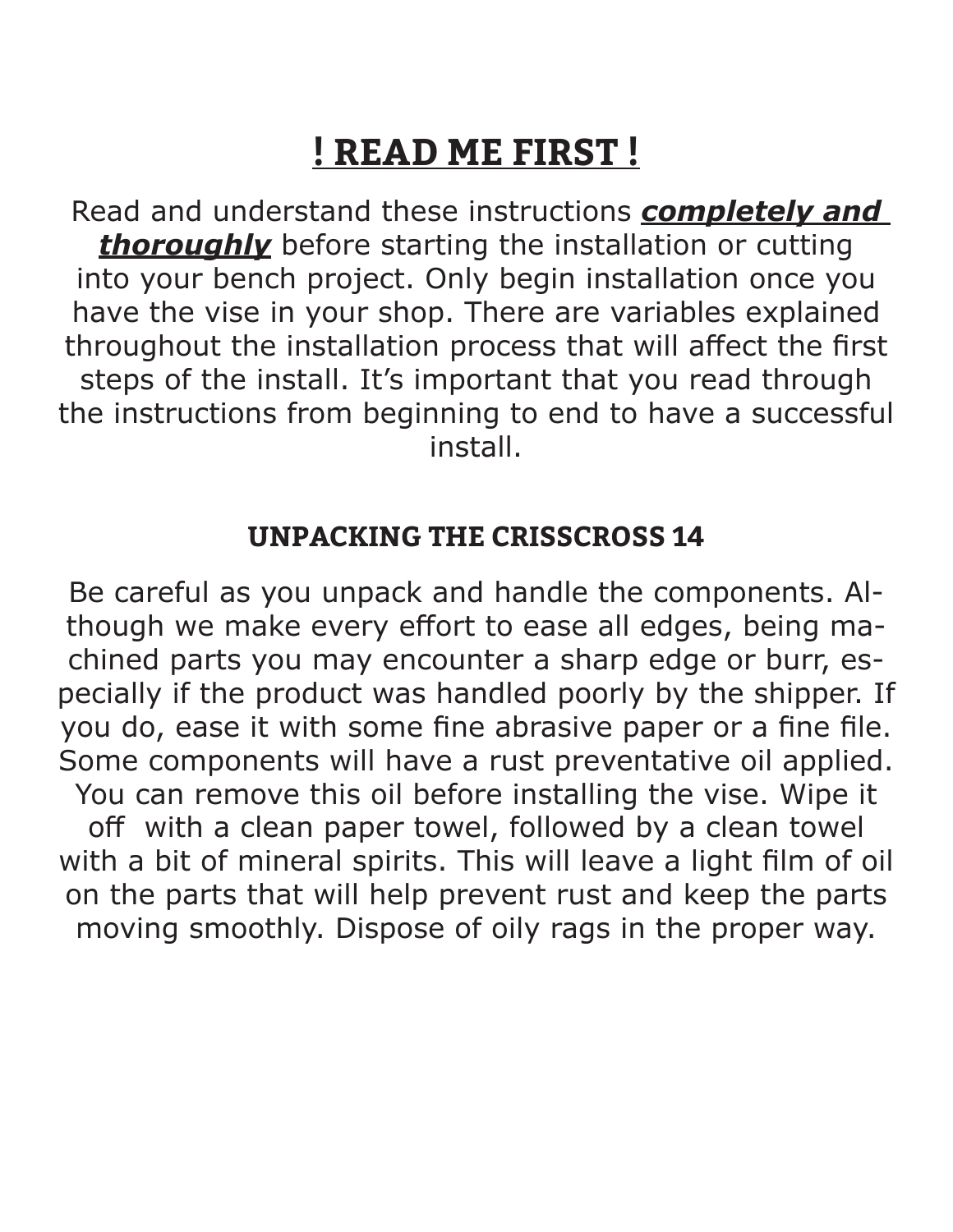## **ORIGINS OF THE BENCHCRAFTED CRISSCROSS**

A popular mechanism for maintaining parallelism in vise jaws began appearing in the American patent record in the mid 19th century. There are also documented sources of this mechanism in the La Forge Royale catalog, Paris, late 19th to early 20th c. This device is basically two pieces or "arms" of iron or wood, equal in length, joined in the middle to create a pivot. The upper ends of the arms are joined to the bench's leg and the chop via two pins, one for each arm. The resulting mechanism not only maintains a parallel opening, but also supports the weight of itself, the vise components, and the chop. The beauty of the mechanism is its simplicity. In modern times this mechanism has become known as the "St. Peter's Cross", taken from an early 20th c. publication describing it as such. To our knowledge, this is the only reference to this device by name. There has been some discussion about the history of this moniker, and the possible misnomer, since it was the Apostle Andrew that was crucified on an "X"-shaped cross, St. Peter being crucified on a "T"-shaped cross, albeit upside down. We eventually acquired a 19th century version of the St. Peter's Cross, and used it to prototype our version, the Benchcrafted Crisscross. The Crisscross 14 was developed to fit into benches that cannot accomodate our full size Crisscross, such as the Moravian-style bench, adjustable height benches, or benches shorter than around 30 inches.

#### **ASSEMBLING THE CRISSCROSS 14**

The two arms join in the middle using the pivot pin and two retaining rings. We include an extra retaining ring in the package because they are easy to loose. During installation, it's best to install just one retaining ring because you'll be removing the pin and separating the arms a few times during installation. You can install the second ring after the vise is completely installed. Orient the Benchcrafted logo to the outside on each arm.

#### **PLANNING YOUR INSTALL**

The Crisscross 14 is a very simple mechanism. You can think of it as an entirely separate assembly from your leg vise hardware. Obviously it works flawlessly with the Benchcrafted Glide or Classic Leg Vise, but it also works with any other manufacturer's leg vise hardware, metal or wood. It's best to install the Crisscross 14 in the lowest possible position on your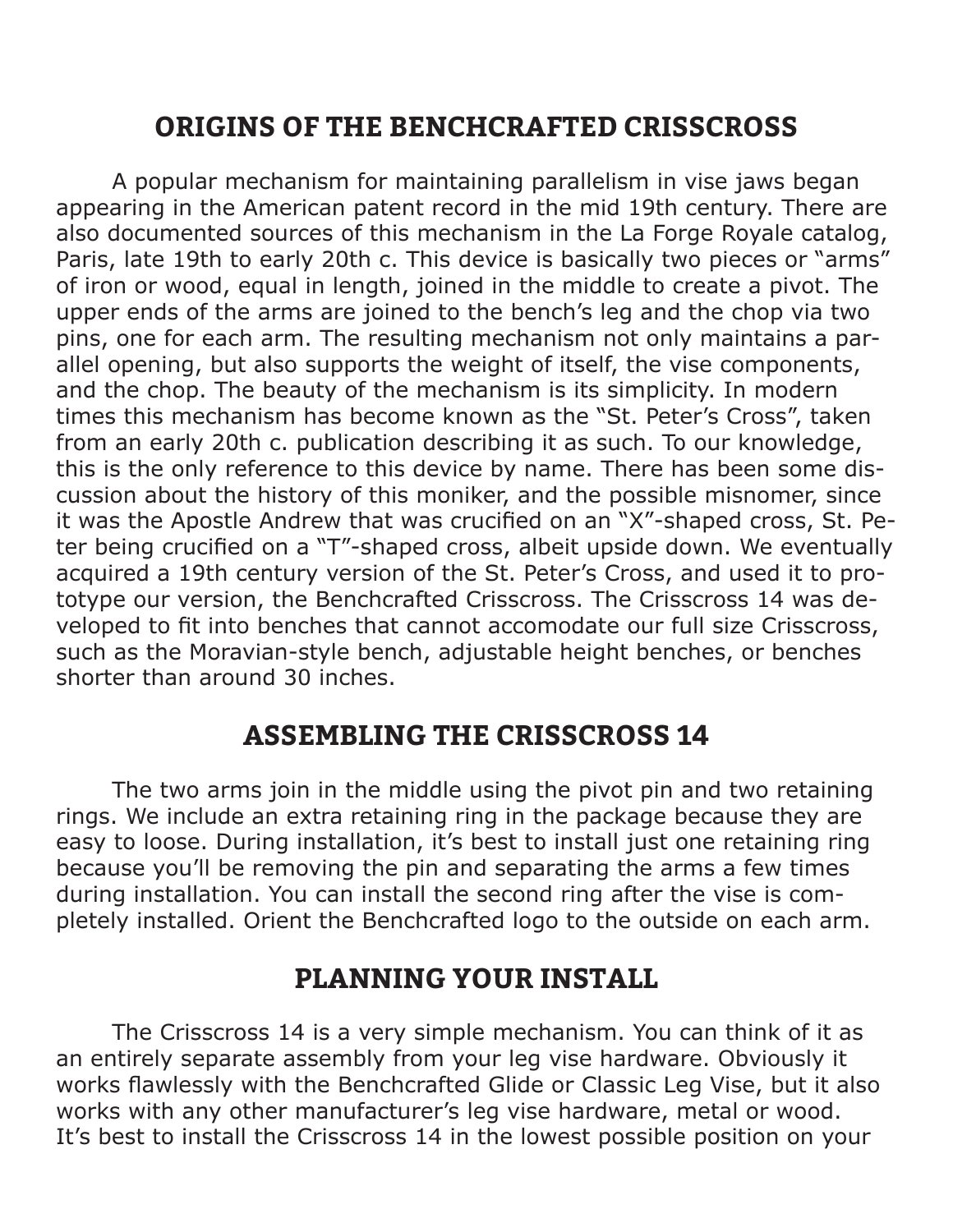bench leg. This allows you to also mount the vise screw in a lower position, giving you the greatest possible clamping capacity above the screw. Ideally, we like to keep about 1" of material below the mortise at the bottom of the leg and chop, but if your situation dictates that your mortise be open all the way to the floor, this does not present a problem.

## **INSTALLING INTO A NEW BENCH**

Do the following operations with the leg free of the bench. Using the drawings at the end of these instructions, lay out the locations of the mortise, the mounting pins, and your vise hardware in your leg and chop. Your leg and chop should be at least 2-1/4" thick. This can be made from laminated stock. Make sure you don't position bench joinery, like the mortise and tenon that joins rails to the bench leg, in the way of the Crisscross 14, or your leg vise hardware, including the screw. The mortise is quite narrow, so there should plenty of room for any bench joinery adjacent to the mortise. Drill the holes and excavate the mortises. The illustrations show the chop already cut to shape, but you should keep it un-shaped until the vise is completely installed and functioning properly. You can install the Crisscross 14 into any width leg or chop. We provide 8" long mounting pins to accomodate a wide range of widths. If your chop and leg is wider than this, it's okay if the pins are recessed in the chop. But if your chop and leg are narrower than 8", you'll need to cut the pins to length and smooth the ends. More on that later.

After cutting the mortises and drilling the holes, your leg and chop should look like this:

*note that the leg here shows the counterbore for our Glide and Classic Leg Vises. Other vises may require diϑerent holes sizes.* 

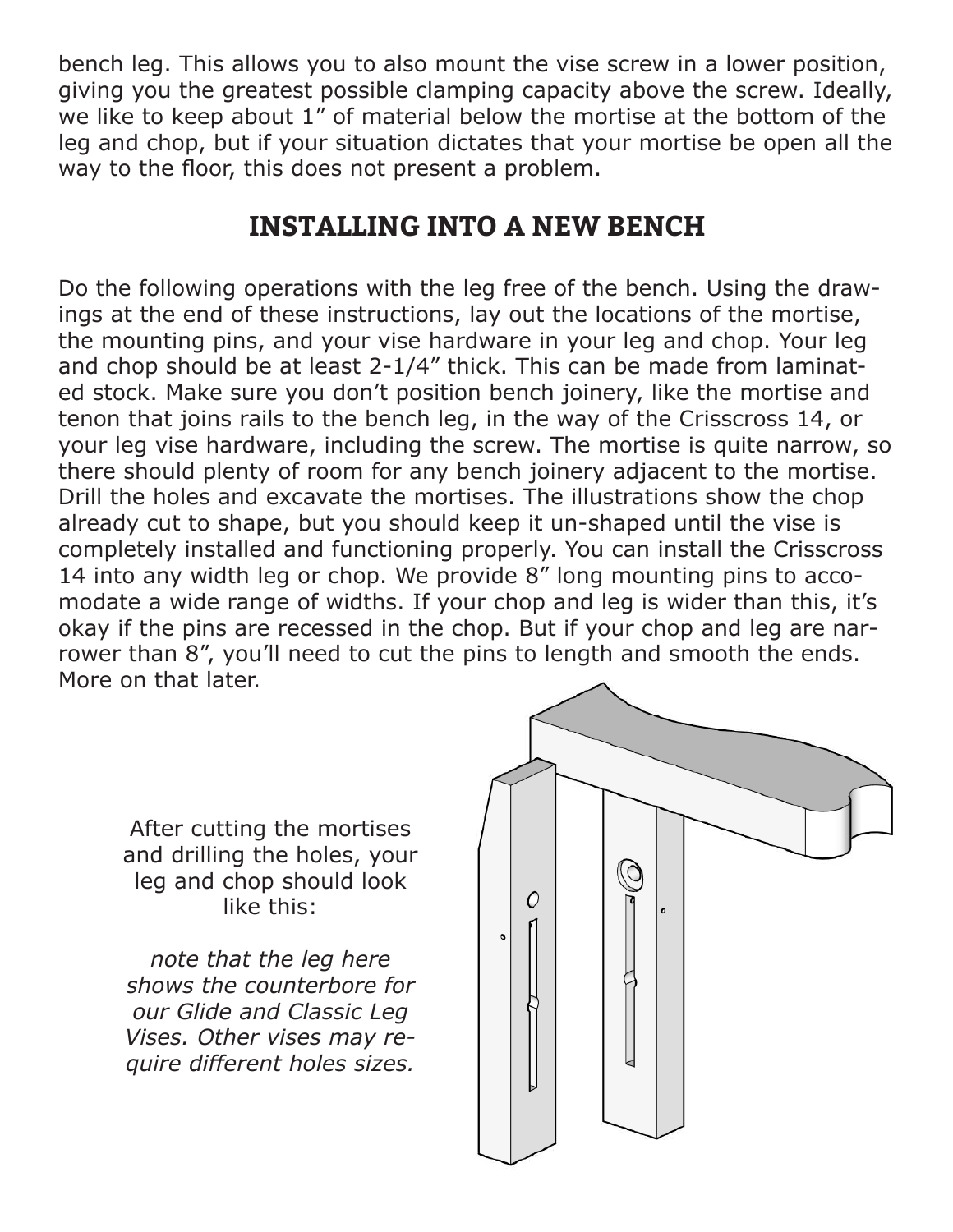

Install the bearing plates into the leg and the chop at the bottom of the mortises. They should slip into the mortise easily and rest on the end of the mortise and flatly on the bottom. Make sure you don't trap any wood shavings or chips behind the plate. The plate needs to be flat to the mortise bottom. Position the countersunk hole at the top, predrill, then drive the included wood screw to secure the plate.

Now install the arms into the leg and chop by tapping the mounting pins into the holes until they poke through into the mortise a little. Slip each arm onto the pin and continue to drive the pin until it enters the opposite side about an inch. You don't need to drive it

all the way through the leg at this time. Postion the arms on their mounting pins so they are up against the mortise wall (not centered in the mortise.) Once the arms are installed, swing the arms together until the pivot holes line up, then insert the pivot pin.

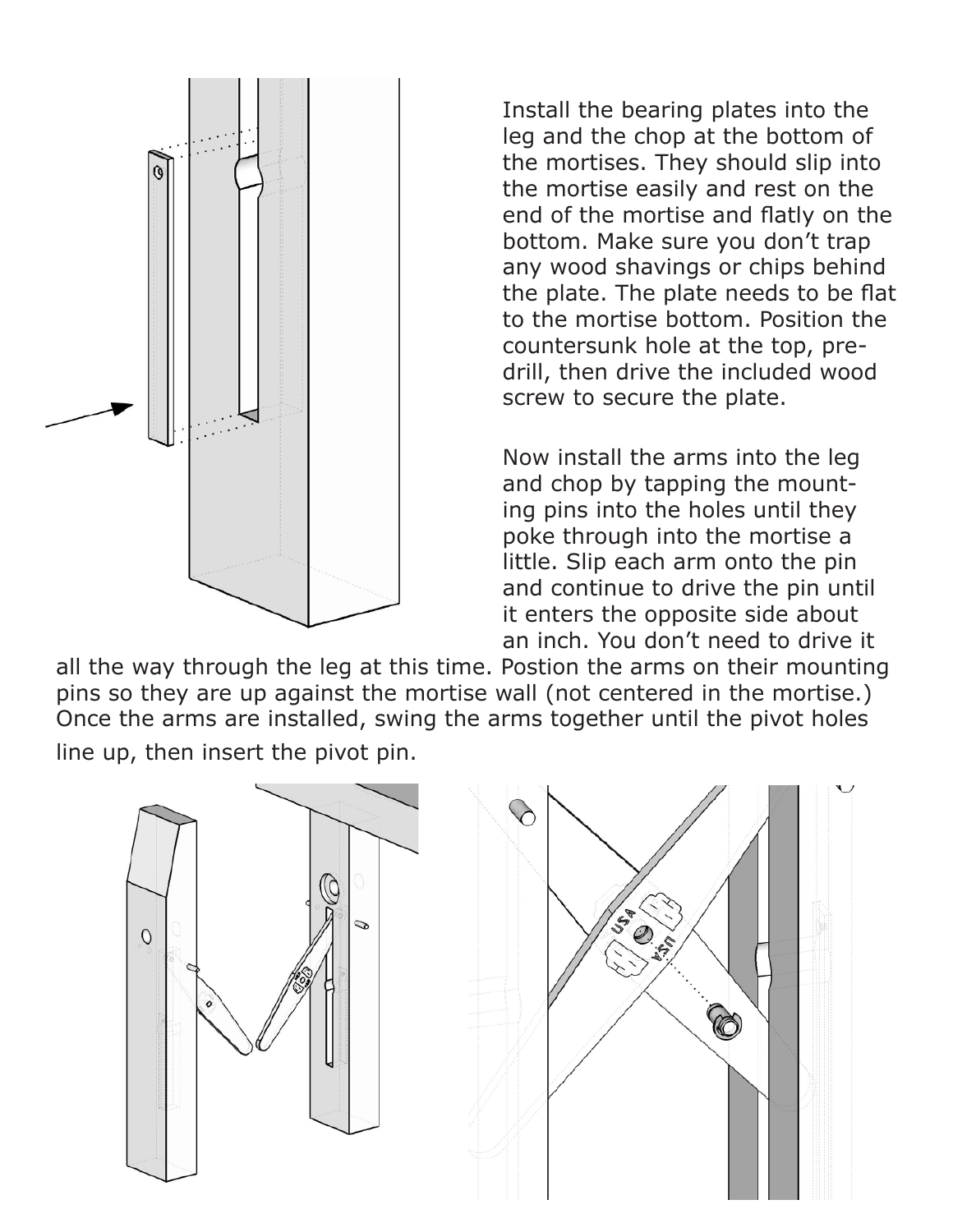#### **TEST THE ACTION**

Clamp the leg upright in a vise or to a bench top so it's held securely. The chop should glide or "float" smoothly as you open and close the chop. If it doesn't, make sure the arms aren't rubbing tightly against wood in the mortise. Check the toe-in. Toe-in is when the chop contacts the very top of the leg first. You want some toe-in. It is essential for holding the work securely. If there is no toe-in (chop closes dead parallel to the leg), or negative toe-in (gap at the top) you should make some adjustments to get some toe-in.



If you have too much toe-in, it can cause the screw's flange (on any vise) to bind on the shaft. To reduce the toe-in in this situation, you'll need to remove the bearing plate from the chop, then remove some wood from the mortise so the bearing plate sits deeper in the mortise. Start off with making the mortise 1-5/8" deep behind the plate (so adding 1/16" to the normal depth.) Reassemble and evaluate. Go deeper if necessary. If you have no toe-in, remove the bearing plate in the chop and slip a piece of veneer, or some dense cardboard behind the plate, this will tilt the chop and create some toe-in. If you have negative toe-in, the process is the same, add a shim behind the chop's bearing plate. If negative toe-in is excessive, you may have drilled your mounting holes too close to the inside faces of the vise. Plug the holes and/or reposition the Crisscross up or down (you'll have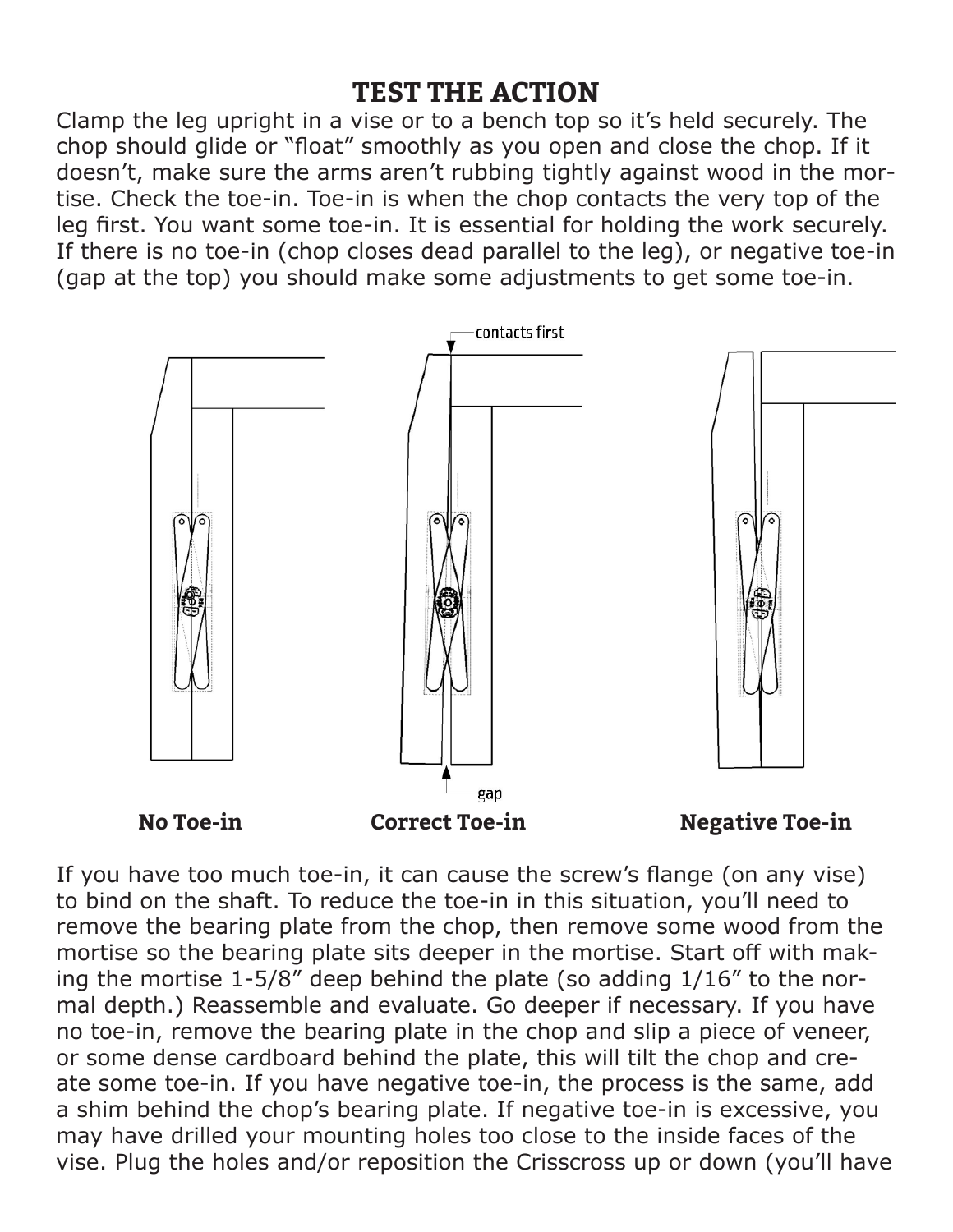to adjust the mortise length too) so you can drill correctly positioned holes. These methods work for adjusting your toe-in, but they can all affect the smoothness of the vise's action, especially if you go too far with an adjustment. If you find you have zero or negative toe-in, but the vise is operating sweetly, the best course of action is to dismantle the vise and plane a taper onto the inside face of the chop so it contacts at the top first. This gives you the toe-in you're after without affecting the mechanical action of the vise.

There is no magic number for determining the gap at the bottom for correct toe-in. If the jaw contacts first at the top, and holds well, you're golden.

**TIP:** To remove a mounting pin during installation, use a smaller pin (we use a long phillips screwdriver) to drive it out. The smaller pin will catch the hole in the Crisscross and keep the arm engaged with the chop/leg. You can now pull the smaller pin out easily since it's loose in the hole and safely remove the Crisscross arm from the mortise.

Now you can cut the mounting pins to final length and smooth the ends for a finished look. We like to chuck the pins in a drill and run the ends against a piece of sandpaper.

## **INSTALL THE VISE HARDWARE**

Mounting the Glide or Classic (or other hardware) is the next step. You should have already drilled the necessary holes for the screw to pass through (and for the acetal bushing if you're using a Glide or Classic) in the correct locations. Follow the instructions beginning on page 12 of the Glide or Classic Installation Instructions, available on the Benchcrafted website.

## **POSITIONING THE VISE'S NUT**

Although this is covered in our Glide and Classic Leg Vise instructions (which you should follow, from page 12, if you're installing a Glide or Classic with the Crisscross 14) we're adding it here in case you're using others vise hardware, or a vintage bench screw.

You need to position the vise's nut and fasten it to the bench leg so its in line with the movement of the Crisscross. Here's how you do it. With the chop completely closed and the screw's flange/handle mounted to the chop, thread the nut onto the screw until it gets close to the back of the leg. Make sure the chop is sitting at center left-to-right on the leg. Now with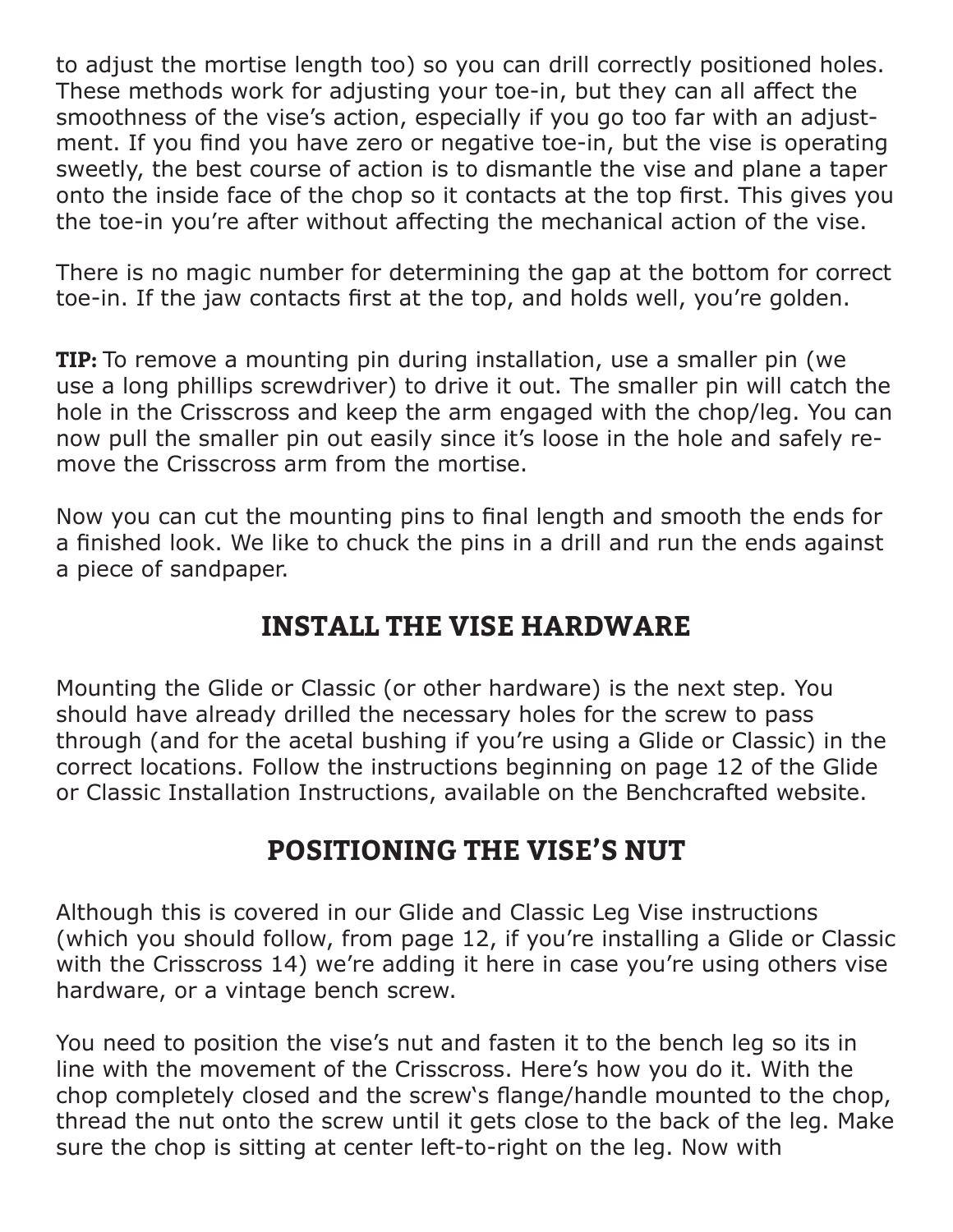one hand, press hard on the vise's handle directly in line with the center of the screw. This will push the chop closed, forcing the inner surface of the vise handle to seat flat on the outside of the chop, flange or casting, positioning the screw into a closely parallel orientation with the Crisscross (assuming of course that you've made the faces of your chop flat and parallel) As you're pushing in, you can observe the end of the screw raising up and finding its center within the leg's clearance hole. It must not touch any wood in the chop or the leg. This will slow down the action of the vise. If it touches wood, enlarge the hole until it doesn't. While still pushing in, tighten the nut against the back of the leg with your other hand until snug. If your vise chop has a lot of toe-in your screw will point more towards the floor. Keep this in mind during the next step. Crouch down and while holding the nut in position firmly with one hand (pressing against the back of the leg) slowly operate the vise. Try not to move the nut. If the vise operates smoothly, close the vise carefully until the nut is again snug against the back of the leg. If it doesn't operate smoothly, try shifting the nut around to find a spot where the vise does operate smoothly. What you're doing here is finding the sweet spot where the screw is resting gently inside the nut. This will allow the vise to operate at its peak.

When you're satisfied, snug the vise enough that the weight of the screw does not drop down and spoil the location of the nut, them mark the leg through the nut mounting holes for the mounting screws. Mark the nut itself so when you install it, its in the same orientation as before (a dot at 12 o'clock is what we do.) Now remove the nut, drill the pilot holes for the screws, and attach the nut Thread the screw back through the nut and test the action. The vise should now work sweetly. Sometimes, depending on how much toe-in you have, or how accurately you milled your leg and chop, the nut might bind on the screw when you operate the vise. This is usually caused by the nut being out of parallel with the screw. Loosening the screws that hold the nut to the back of the leg is usually the solution. These screws do not need to cinch the nut to the leg tightly for the vise to operate properly. Leaving the nut just this side of tight (so it can float around just a tad) will allow the vise to operate very sweetly.

Your Crisscross 14 install is complete. You can now unthread the screw from the leg, remove the screw and arm from the chop, then cut the chop to final length, do any shaping, attach Crubber (or leather/suede) and apply a finish of your choice. After reassembling the vise, install the other retaining ring onto the pivot pin.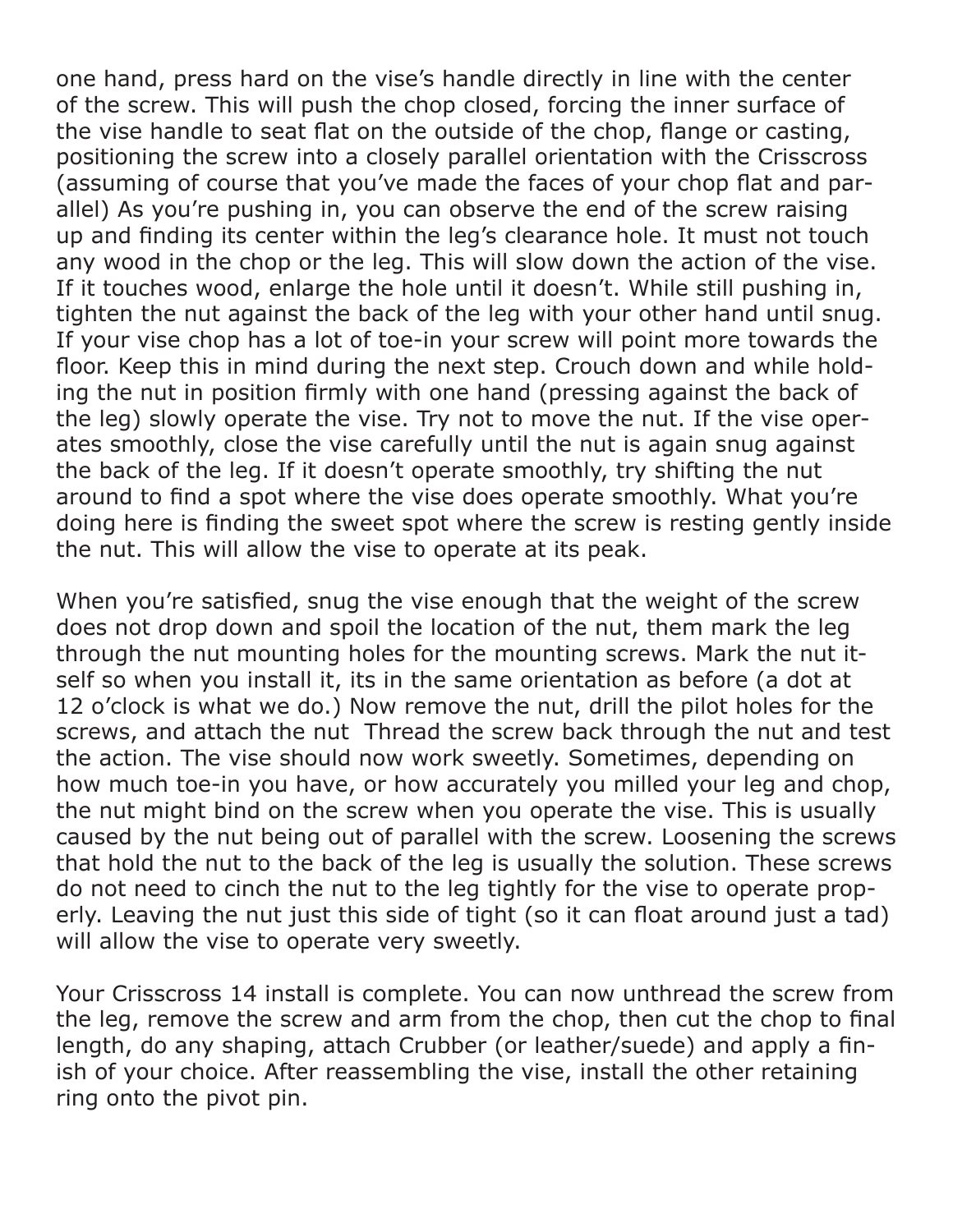#### **WOODEN VISE SCREWS WITH TAPPED LEGS**

If you're using one of these, you won't be able to shift around the position of the nut to dial in the action of the vise. To install one of these vises, follow the next section for finding the vertical center of your screw's travel before installing your Crisscross 14.

## **RETROFITTING THE CRISSCROSS 14 TO AN EXISTING LEG VISE**

If you're retrofitting the Crisscross 14 to an existing leg vise with a wooden parallel guide or a tapped leg, first study the drawings to make sure you have enough space, and your screw's position is compatible. If your chop isn't thick enough, or long enough, make a new one or laminate material onto the inside face to house the Crisscross mortise. If your existing chop has a mortise for a parallel guide, you may want to patch that just for looks. You may need to patch the hole in the leg as well.

Normally when installing a Crisscross, the vise hardware itself is installed last. It's easier to get the hardware aligned with the Crisscross travel than vise versa. But since you're retrofitting a Crisscross, you'll need to find the vertical center of your existing chop, screw and nut, then layout the location of the Crisscross based on this location. Once the Crisscross is installed, the vise screw needs to be travelling parallel to the movement of the Crisscross. If your screw is off a few degrees (tilted up or down in its nut) your vise may at worst bind, or at least not work smoothly. The Crisscross completely supports the weight of the vise and chop, so to take advantage of this smooth movement, you also want the screw to turn freely in its nut, and travel in a straight line, parallel to the in-out travel of the Crisscross. If a new chop is required for your retrofit, you could treat your install as new, and simply follow the instructions from the beginning. Make sure you layout the hole in the new chop for the screw based on the location of the existing hole and nut in your bench leg.

#### **Finding vertical center in an existing chop**

So now that you know that the screw travel and Crisscross travel need to be parallel, here's how to find the vertical center of your existing leg vise hardware in its chop. Close the vise almost all the way, leaving it open just enough so the chop isn't tight. Mark the side of the chop and the side of the leg with a short, horizontal line--mark both the chop and the leg at the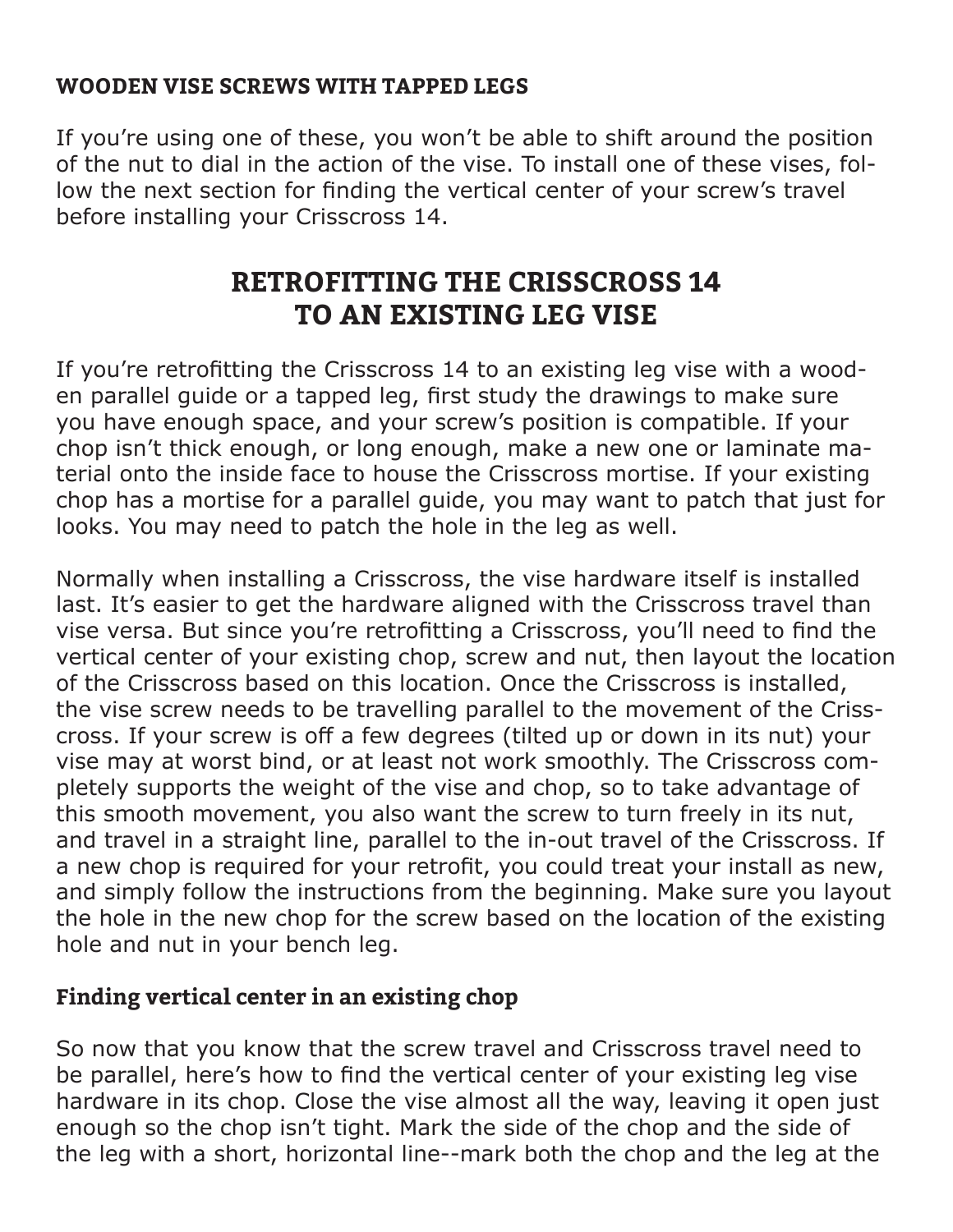same spot near the inside faces of the vise. It doesn't matter where vertically, somewhere close to the top is fine for convenience. The weight of the chop should be pulling down on the screw. This represents the lower position. (if your vise has a parallel guide, make sure you remove it from the chop before this procedure.) Now, pull up on the screw's handle and watch the mark you made on the chop--it should move up from the corresponding mark on the leg. Transfer this upper position to the leg by drawing another horizontal line. It should fall above the lower line on the leg. The leg should now have two marks on it. Now tighten the vise slightly so it will hold its position as you make the third mark. Depending on where the chop tightened up, adjust the vertical position of the chop (tap down or lift up) until the mark on the side of the chop is centered between the two marks on the leg. The screw is now vertically centered in the nut. It's important that



during this process the screw does not contact wood as it passes through the clearance hole in the leg. If it does, enlarge the hole in the leg, so with the vise vertically centered the screw does not contact any wood. You DO NOT want the screw to rub on the inside of the hole. (If your leg is tapped wood, you won't be able to do this.) With the chop still tight, extend the line on the chop across to the side of the leg, it should be centered between the two marks. Open the vise, then continue this line across the inside face of both the chop and leg. This is your datum, or reference line. When marking out the position of the Crisscross mortise, always measure and mark from this line equally on the chop and leg. This will ensure your Crisscross is perfectly aligned

with your vise screw. Do not measure or reference off the ends of the chop or leg. And equally important, DO NOT change the position of the nut on the back of the leg. If you do, you'll have to find vertical center again.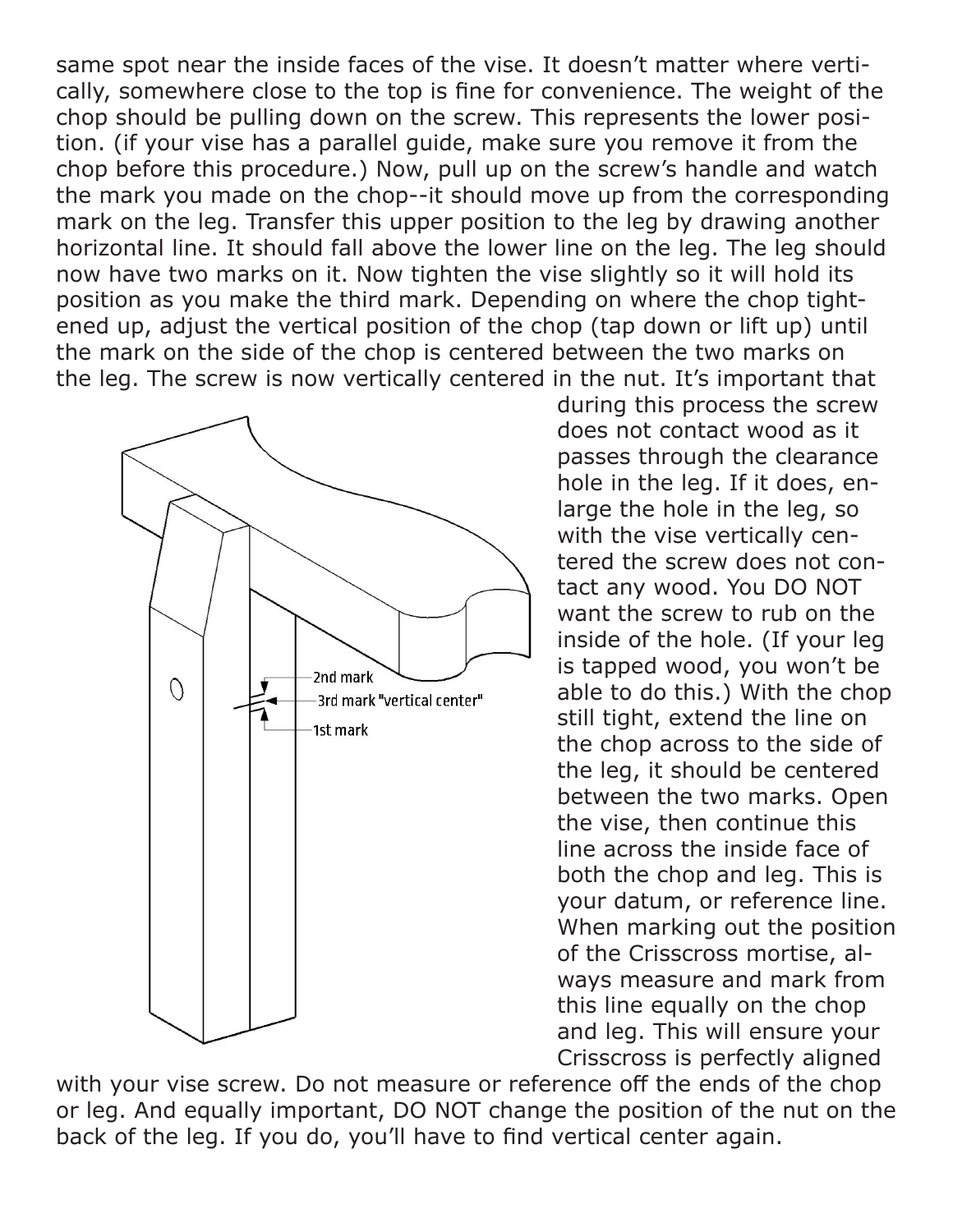Now that you have your reference marks, you can lay out and install the Crisscross 14 as outlined in the beginning of these instructions at "Installing into a new bench."

## **TROUBLESHOOTING**

#### **Binding or less than smooth movement**

This is usually caused by the screw not running in line (parallel) with the in-out travel of the Criscross. The easiest way to correct an out of alignment screw is to reposition the nut. Repeat the process described in "Positioning the vise's nut" You'll need to rotate the nut so you can drive the screws into fresh wood. Also check that your Crisscross mortise is clean and free of chips and that the ends of the mortise are long enough. The arms should only contact wood in the chop and leg very slightly on the sides of the mortise. This doesn't affect the smoothness of the vise, but if the arms are rubbing at the top of the mortise above the mounting pins, you'll need to remove material from this area. Same at the bottom of the mortise, the arms should have some space below their ends with the vise completely closed.

#### **The mounting pins are not parallel with each other**

If you've mis-drilled the holes for the mounting pins, you'll need to plug them, then redrill the holes in the proper location. If you plug the holes with on-size dowel it may be difficult to redrill the holes because your bit will want to wander (even in a drill press) while drilling partially through the end grain of the dowel and the edge grain of the leg or chop. You could reposition the holes above or below the plugged holes to get access to fresh wood, or plug the holes with much larger dowel (like 3/4") so you can drill into only one type of grain.

#### **MAINTENANCE**

The Crisscross 14 arms are made of cold rolled steel and require no maintenance other than to keep the mechanism clean of dust and grime. The parts can rust of course, so take necessary precautions to prevent such. But even if they develop some surface rust, it's purely cosmetic. It won't affect how the vise functions. You can wipe the arms down with a light oil (what you use on your hand planes is a good choice) to help prevent rust. A few small drops of oil on the pivot and mounting pins every few months will help keep the mechanism operating smoothly.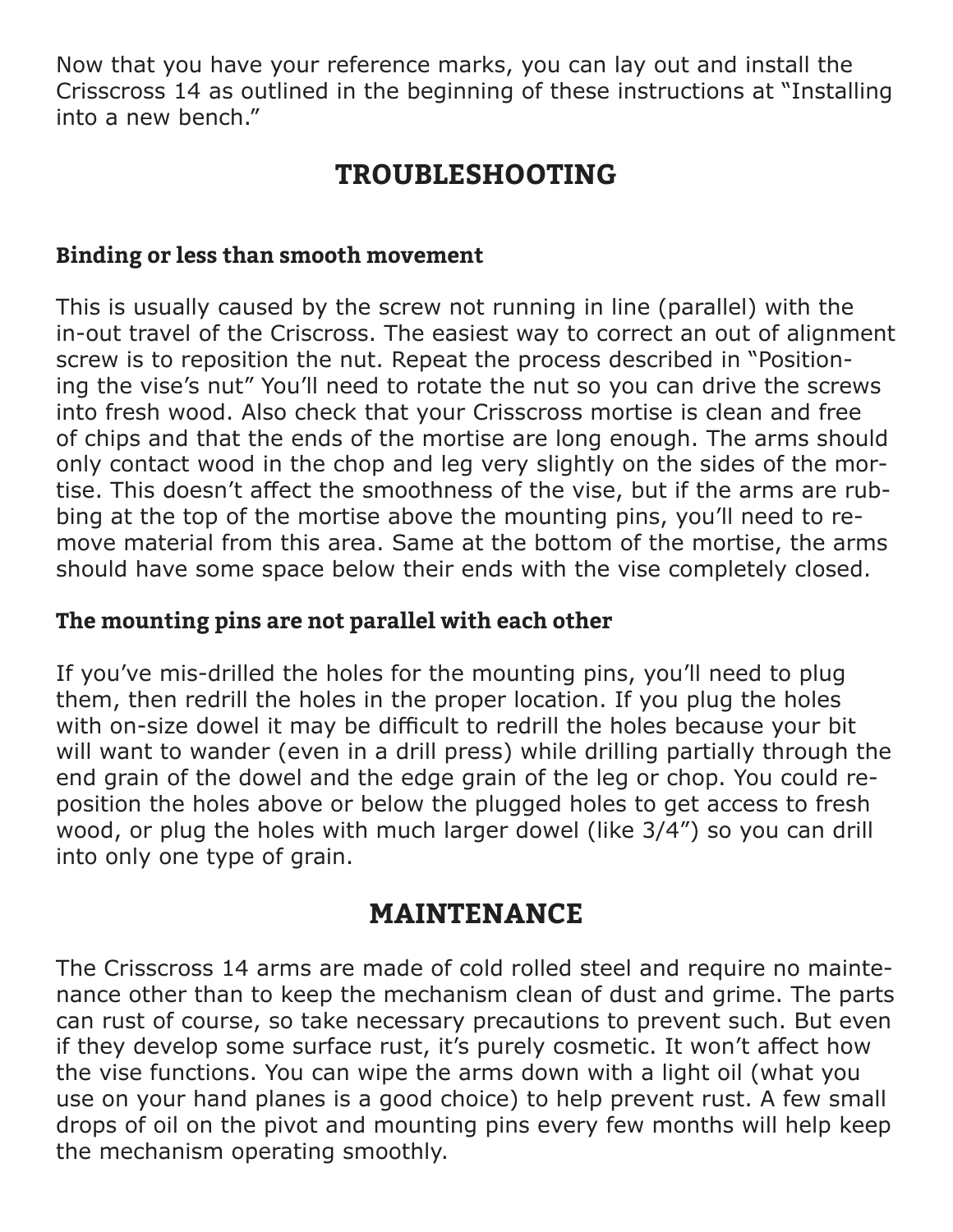As with all our products, we are happy to provide technical support, free of charge via email. We want your vise to operate perfectly and we're here to make sure you get it installed to your satisfaction. Write us at info@benchcrafted.com.

Thanks for purchasing the Crisscross 14!

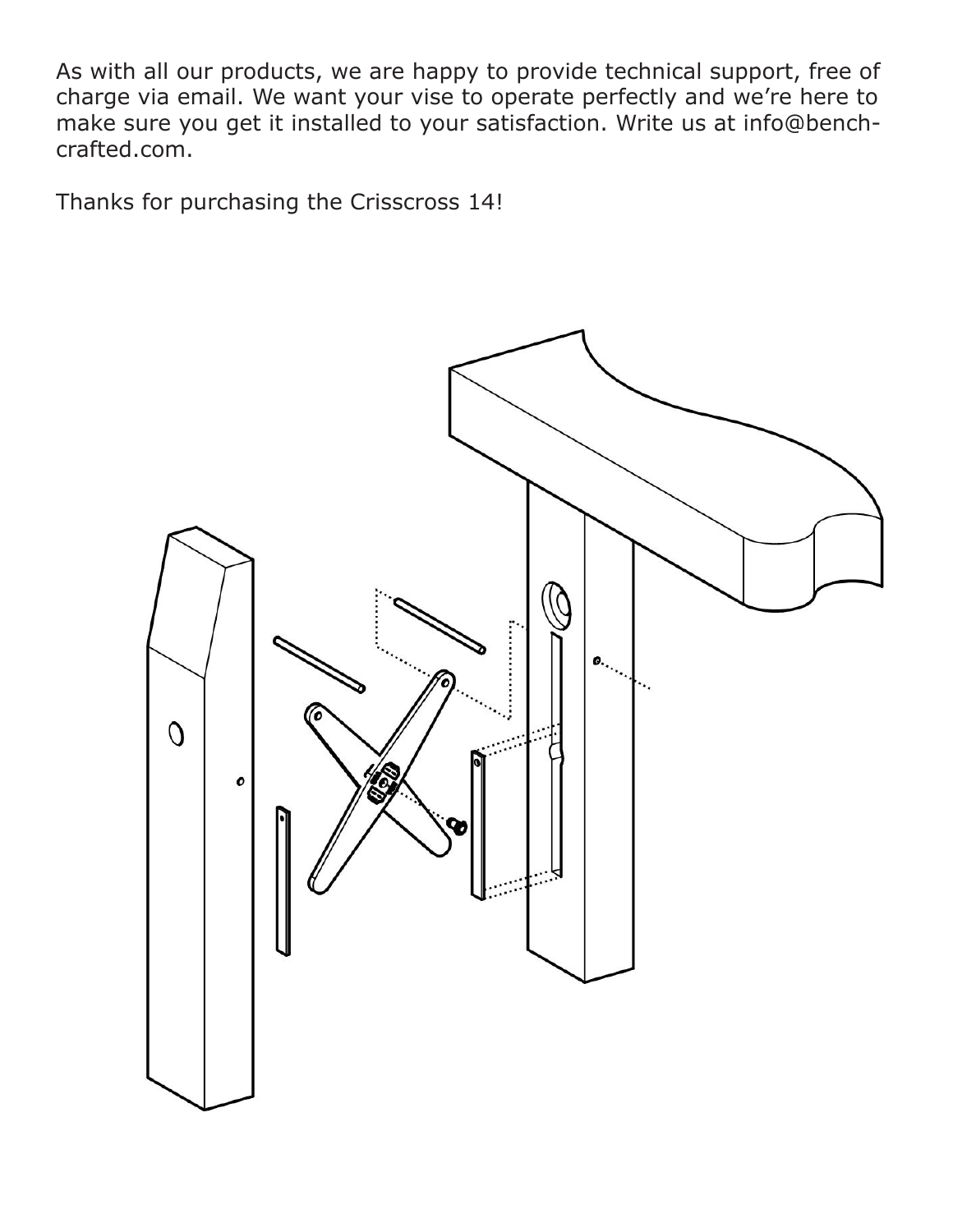